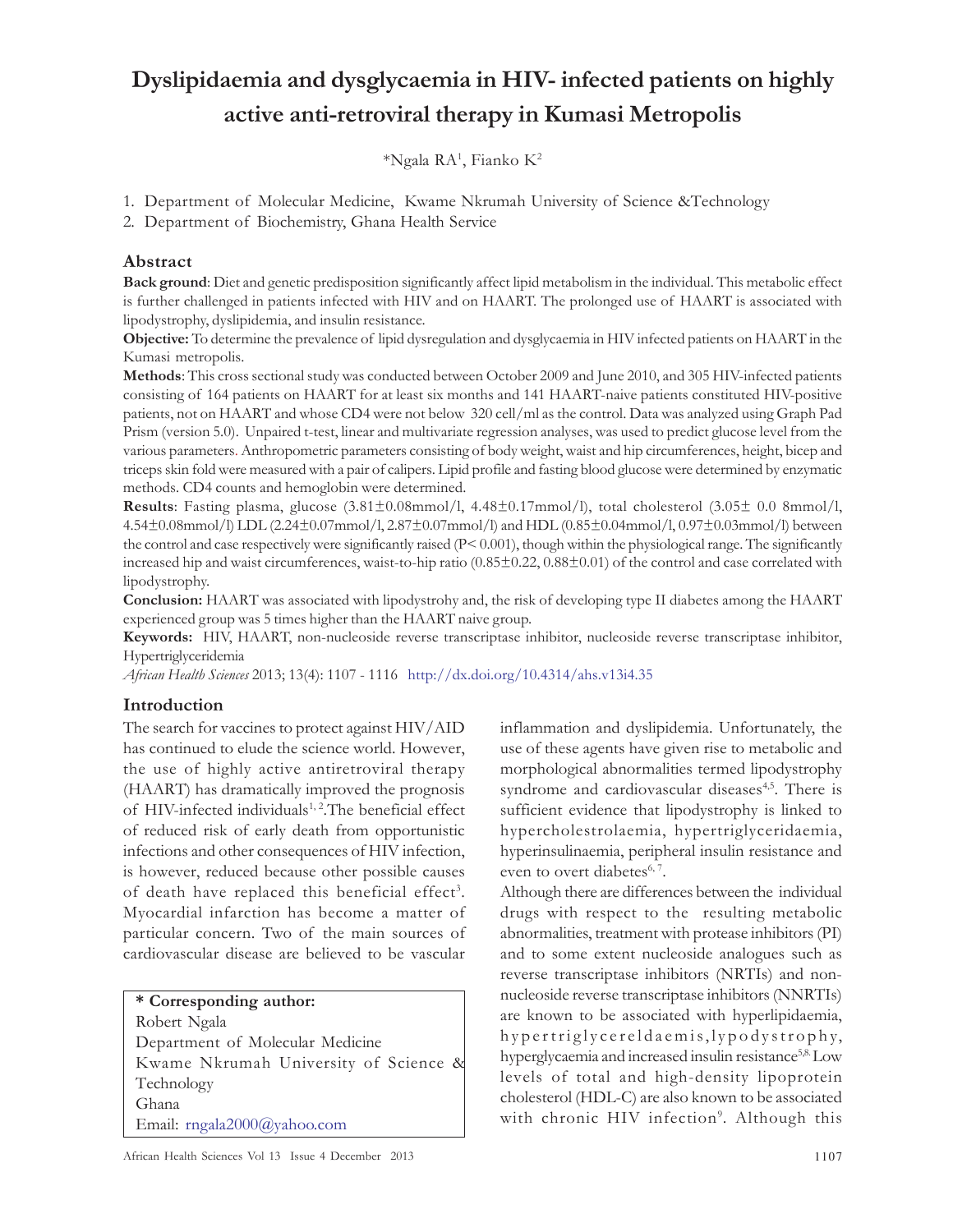dyslipidaemia has been attributed to PI therapy, dyslipidamia has also been observed in treatmentnaïve HIV-infected individuals suggesting that HIV infection itself has a lipid metabolic derangement $^{10,11}$ .

Treatment with retonavir in healthy volunteers resulted in hypertriglyceridaemia which is not associated with impaired lipoprotein lipase activity<sup>9</sup> and treatment with indinavir may lead to insulin resistance and lipid metabolic dysregulation $^{12}$ . However, the exact mechanism by which the HIV infection or HAART induces dyslipidaemiais still being researched into. Carpentier, et al.<sup>13</sup> showed that insulin-mediated suppression of plasma free fatty acid concentrations was impaired both prior to and following introduction of HAART, compared to healthy, matched controls.VLDL-apoB and VLDL-TG concentrations rose significantly from normal levels after HAART. Compared to healthy control subjects, VLDL fractional catabolic rate and clearance in HIV-seropositive individuals was reduced approximately by 40%, and this defect was not corrected after HAART. The increase in VLDL after HAART was associated with an increased VLDLapoB and VLDL-TG secretion towards the normal while the impaired VLDL clearance remained unchanged.

Susceptibility to the development of these metabolic defects varies with the individual and could be influenced by genetic difference<sup>14</sup>. The recently observed association between the APOC3-related rs10892151 polymorphism and serum triglyceride levels led to the believe that genetic differences may play a major role in human immunodeficiency virus (HIV) antiretroviral therapy-induced dyslipidemia<sup>15</sup> . Although similar result have been reported in Asia, America and Europe very little work in Ghana has been done to determine the effect of HAART on lipidystrophy in HIV patients and particularly in the Ashanti region of Ghana, a population with a difference in ethnicity and dietary (from Europe and America) which may all have effect on fat and carbohydrate metabolism.

# Methods

The study was carried out at Kumasi South Hospital with the permission ofthe National Aids Control Programme. All procedures were approved by the Committee on Human Research Publication and Ethics of School of Medical Sciences, KNUST (CHRPE/Student/113/09). A written informed consent form was completed by all the participants who were recruited into the study after the study was explained in a language they understand. Pretested questionnaires were used to record information of the participants. Information on demography, life style, physical examination and anthropometric measurements were taken.

## Study design

A cross sectional comparative study of 305 HIVinfected patients conducted between October 2009 and June 2010. Out of this number, 164 patients were on highly active antiretroviral therapy for at least six months and above (HAART- experienced) and 141 HAART- naïve, patients constituted HIVpositive patients, not on HAART and whose CD4 was not below the critical value of 320 cell/ml). The age range of the HAART experienced was 22 to 60 years, (mean  $\pm$  S.E.M of 38.18 $\pm$ 0.65 years) and that of the HAART naïve, between 20 to 64 years (mean  $\pm$  S.E.M of 38.81 $\pm$ 0.76 years). Of the 164 HAART experienced participants, 122 (74.4%) were females and 42 (25.6%) were males, (mean  $\pm$ S.E.M of 37.33±0.77 and 40.64±1.16 respectively). The HAART-naïve group had 86 (61.0%) participants being females and 55 (39.0%) males (mean  $\pm$  S.E.M of 36.59±1.01 and 42.27±1.01 respectively).

WHO recommended antiretroviral medicines were used: Stavudine, lamivudine, Efavirenz, Zidovudine and Nevirapine. All the HAART experienced participants involved in the study used a combination of these medicines, grouped under NRTI consisting:Stavudine, lamivudine and Zidovudine and NNRTI consisting of Nevirapine and Efavirenz. The combination consisted of a Stavudine based lamivudine with either Nevirapine or Efavirenz and a Zidovudine based lamivudine combined with either Nevirapine or Efavirenz.

Participants with opportunistic infections, pregnant women and patients with known type I and II diabetes and (or) hypertension before HAART were excluded.

## Anthropometric measurement

Body weights were measured (to the nearest 0.5 kilogram), with the subject standing on a weighing scale after it was adjusted to zero kg, and calibrated using known weights. Heights were measured (to the nearest 1.0 centimeter), with the subject standing in an erect position against a vertical scale of portable standiometer and an L-square placed on the head, and the head positioned tolevel with the inferior margin of the bony orbit. The waist measurements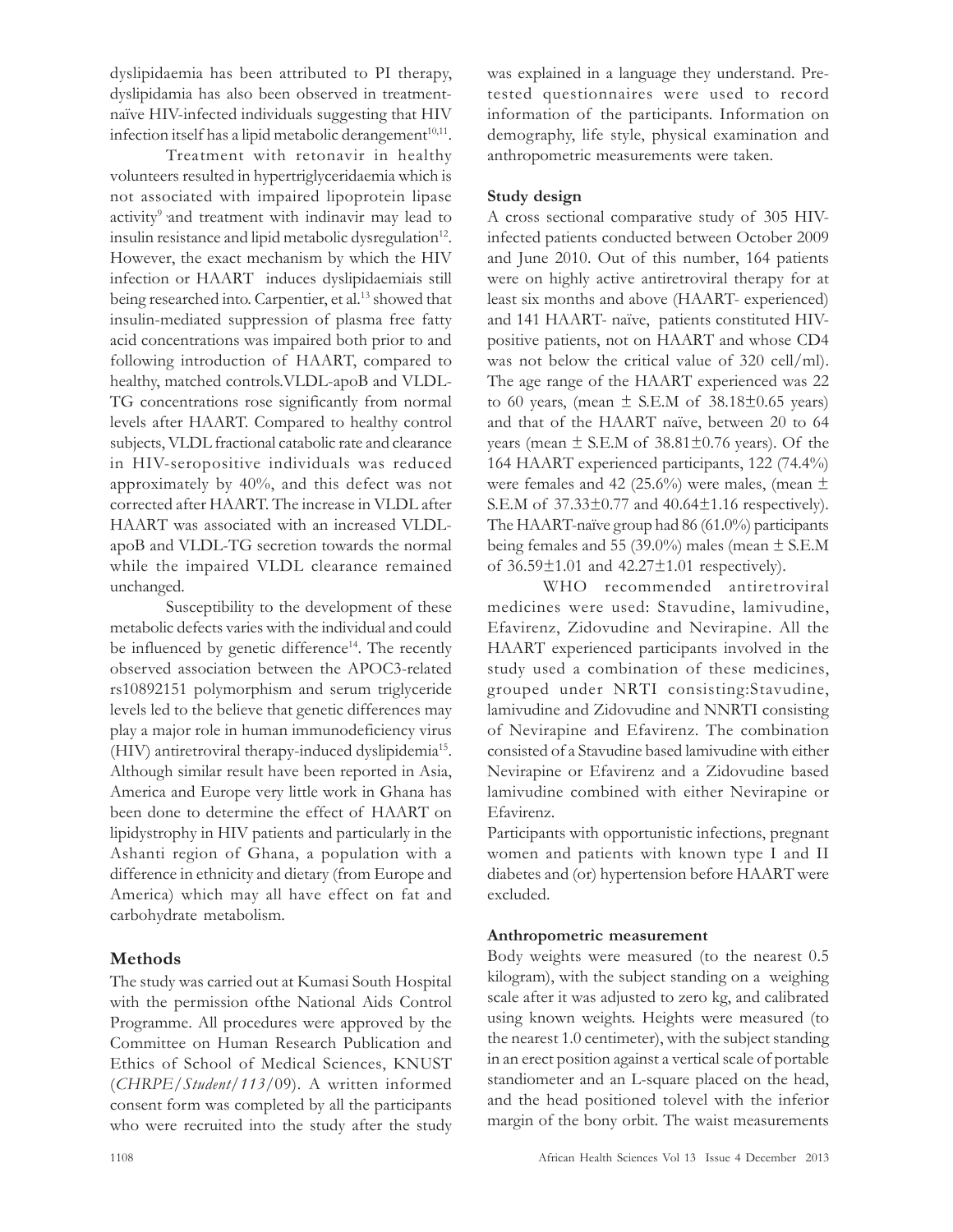were taken from the middle point between the iliac crest and the last rib, as recommended by the World Health Organization. Hip circumference was measured as the maximal circumference over the buttocks. Hip and Waist circumferences were measured twice to the nearest centimeter and the mean were used for subsequent analysis. Skin fold measurement was done with a pair of calipers (Body care CV47 OD, UK) at four standard points: subscapular (on the Back below shoulder blade), suprailiac (Side of waist), bicep and triceps skin folds. All measurements were read in centimeters (cm) but the height was converted to meters. BMIs were then calculated as weight in kilograms divided by the height in meter squared.

#### Sample preparation and Biochemical assay

Fasted blood samples (overnight fast between 8-12 hours) were drawn from the median cubital vein on the anterior forearm into plain and fluoride oxalate tubes, BD vacutainer®, (BD, Plymouth, PL6 7BP. UK), to prevent glycolysis.

The clotted blood was centrifuged using centrifuge (D-78532, Tuttlingen, Germany) at 2000 rpm for 5 minutes to separate out the serum. The serum was used to estimate the lipid profile: Total cholesterol (TC), High density lipoprotein cholesterol (HDL), low density lipoprotein(LDL) and triglycerides (TRG) were estimated by direct enzymatic assay with Selectra Junior (Vital Scientific, N.V. Netherlands) automated assay. Protocol for assay by the kit manufacturer (ELITECH DIAGNOSTICS) was strictly adhered to. Interassay coefficient of variation (2.3% and 2.1% for low and high total cholesterol controls respectively comply with National Cholesterol Education Programme recommendation<sup>16.</sup> The remaining serum which was not immediately used was stored at  $-20^{\circ}$ C. Anticoagulated blood was gently mixed with blood mixer (Sarstedt, D-5223, Numbrecht, West Germany). Haemoglobin concentration was estimated with Sysmex (KX-21N) and Cluster of differentiation 4  $(CD_4)$  was done with Becton Dickinson FACSCount® (BD Biosciences, San Jose, CA 95131 USA). The fluoridated anticoagulated blood was centrifuged (Zentrifugen, D-78532, Tuttlingen, Germany) at 3000 rpm for 5 minutes to separate the plasma from the deposit. The plasma was used to estimate the fasting blood glucose(FBS) by enzymatic method using the automated Selectra Junior.

Normal value range of measured parameters in Kumasi Laboratory include (FBS 3.3 6.4 mmol/l ,TC;3.1-6.5 mmol/l, TRIG 0.3-1.7mmol/l, HDL 0.75-1.88 mmol/l, LDL. 3.88-4.91 mmol/l) <sup>17</sup>were used to determine the lower and higher parameters levels.

#### Statistical analysis

Data were entered into Microsoft Office Excel version 11.0 (Microsoft Corporation, USA), and further analyzed using Graph Pad Prism (version 5.0). The unpaired t-test was done for the mean ±SD with the 95% confidence interval. Statistical significance was set at  $p$ -valuesd  $\leq 0.05$  for the various parameters in the study. A linear regression and multivariate regression analyses, was done considering sex and the measures of fat distribution to find predictors of glucose level from the various parameters.

## Results

Height, body weight, waist circumference, Waist-to-Hip ratio, bicep skin fold, systolic and diastolic blood pressure were all significantly higher  $(p<0.0001)$  in the HIV-infected HAART experienced patients than the control. There were no significant differences between the subjects and the control for BMI, subscapular skinfold. A similar trend was observed for the female and male subjects in comparison to the general population. Even though these parameters were significantly higher in the subjects than the controls all these parameters were within the physiological control levels.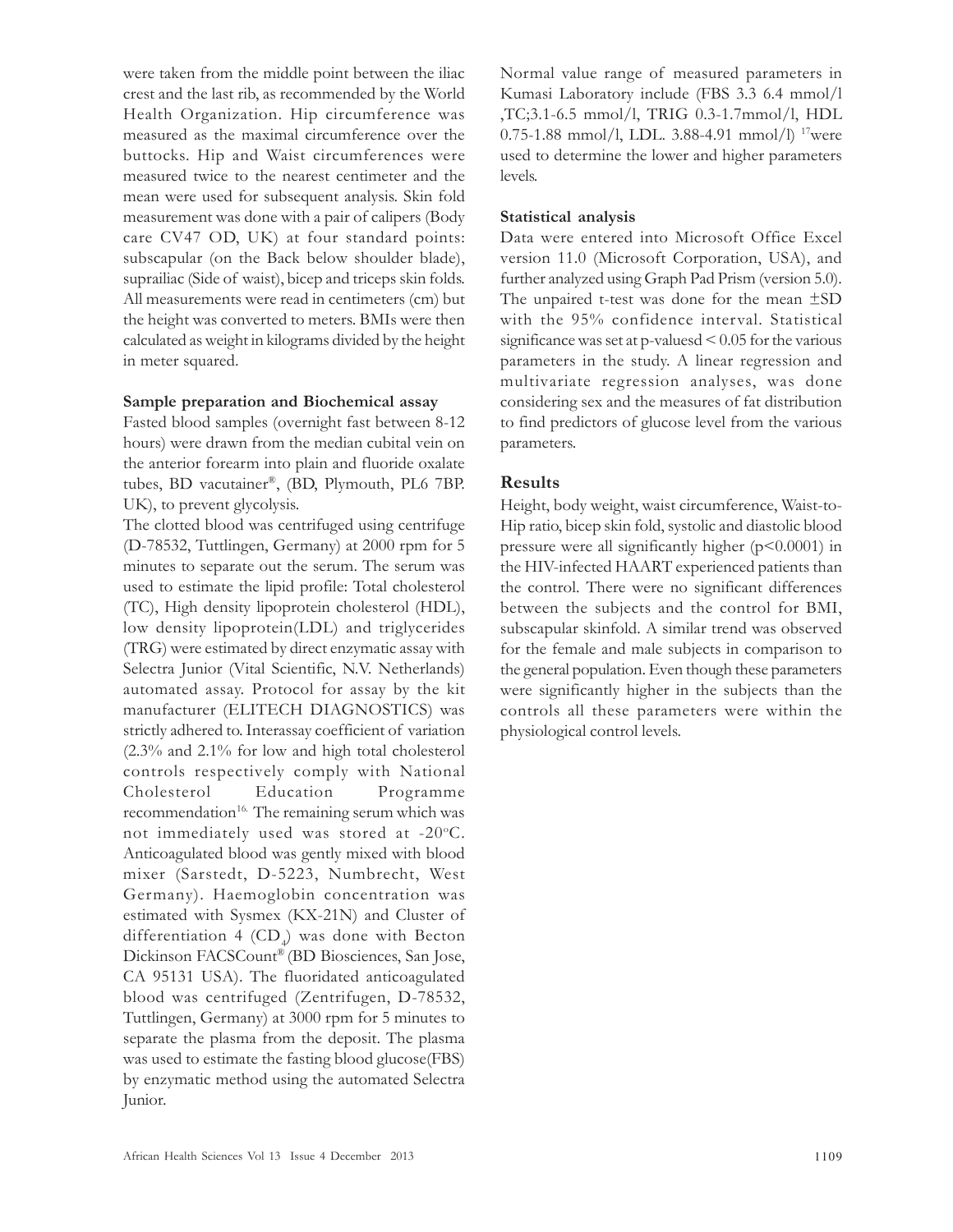| Table 1: Anthropometric parameters of the Study population |  |
|------------------------------------------------------------|--|
|------------------------------------------------------------|--|

| <b>Variables</b> | Control           | Case              | P-value  | <b>Female</b> cases | P-value  | Male cases        | P-value  |
|------------------|-------------------|-------------------|----------|---------------------|----------|-------------------|----------|
|                  | $(N=86: F, 55:M)$ | $(N=164)$         |          | $(N=122)$           |          | $(N=42)$          |          |
| Age(years)       | 38.81±0.76        | 38.18±0.65        | 0.5290   | $37.33 \pm 0.77$    | 0.5616   | $40.64 \pm 1.16$  | 0.2914   |
| Height(m)        | $1.52 \pm 0.01$   | $1.60 \pm 0.01$   | < 0.0001 | $1.57 \pm 0.01$     | < 0.0001 | $1.67 \pm 0.02$   | < 0.0001 |
| BW(kg)           | 54.87±0.90        | $60.37 \pm 0.73$  | < 0.0001 | 59.54±0.89          | 0.0002   | $62.79 \pm 1.14$  | 0.0005   |
| BMI(Kg/m2)       | 23.98±0.44        | 24.07±0.33        | 0.8729   | 24.47±0.39          | 0.8842   | $22.90 \pm 0.67$  | 0.5956   |
| WC(cm)           | 77.35±0.68        | $83.77 \pm 0.67$  | < 0.0001 | 84.25±0.82          | < 0.0001 | $82.40 \pm 1.08$  | 0.0050   |
| HC(cm)           | $91.16 \pm 0.62$  | $95.21 \pm 0.70$  | < 0.0001 | $96.02 \pm 0.85$    | < 0.0001 | $92.86 \pm 1.10$  | 0.2952   |
| <b>WHR</b>       | $0.85 \pm 0.00$   | $0.88 \pm 0.01$   | < 0.0001 | $0.88 \pm 0.01$     | 0.0001   | $0.89 \pm 0.01$   | 0.0005   |
| Biceps(mm)       | $4.18 \pm 0.22$   | $5.78 \pm 0.24$   | < 0.0001 | $6.25 \pm 0.29$     | 0.0002   | $4.40 \pm 0.27$   | 0.0089   |
| Triceps(mm)      | $8.90 \pm 0.47$   | $10.41 \pm 0.46$  | 0.0232   | $12.02 \pm 0.54$    | 0.0393   | $5.71 \pm 0.31$   | 0.1114   |
| SC(mm)           | 11.79±0.45        | $12.92 \pm 0.48$  | 0.0869   | $14.24 \pm 0.56$    | 0.0399   | $9.10 \pm 0.60$   | 0.1009   |
| SI(mm)           | $8.57 \pm 0.34$   | $9.11 \pm 0.37$   | 0.2912   | $9.89 \pm 0.41$     | 0.2935   | $6.86 \pm 0.77$   | 0.4205   |
| SBP(mmHg)        | $103.62 \pm 1.26$ | $116.34 \pm 1.35$ | < 0.0001 | $115.49 \pm 1.58$   | < 0.0001 | $118.81 \pm 2.55$ | < 0.0001 |
| DBP(mmHg)        | $67.80 \pm 0.84$  | $75.37 \pm 1.01$  | < 0.0001 | 75.08±1.19          | 0.0001   | $76.19 \pm 1.93$  | < 0.0001 |

BW: Body weight; BMI: Body mass index; WC: Waist circumference; HC: Hip circumference; WHR: Waist to hip ratio; SC: Subscapular skin fold; SI: Suprailiac skin fold; SBP: Systolic blood pressure; DBP: Diastolic blood pressure and S.E: Standard error of the mean.

| Variables        | Control          | Case               | P-value  | <b>Female cases</b> | P-value  | Male<br>cases    | P-value  |
|------------------|------------------|--------------------|----------|---------------------|----------|------------------|----------|
|                  | $(N=86:F,$       | $(N=164)$          |          | $(N=122)$           |          | $(N=42)$         |          |
|                  | $55:M$ )         |                    |          |                     |          |                  |          |
| Hb(g/dl)         | $10.43 \pm 0.14$ | $11.77 \pm 0.12$   | < 0.0001 | $11.69 \pm 0.14$    | < 0.0001 | $12.01 \pm 0.22$ | < 0.0001 |
| $CD4$ (cells/ul) | 233.35±16.69     | $358.71 \pm 17.29$ | < 0.0001 | 370.85±20.89        | 0.0005   | 323.45±29.29     | 0.0003   |
| FBS(mmol/l)      | $3.81 \pm 0.08$  | $4.48 \pm 0.17$    | 0.0005   | $4.59 \pm 0.21$     | 0.0015   | $4.16 \pm 0.24$  | 0.1904   |
| TC(mmol/l)       | $3.65 \pm 0.08$  | $4.54 \pm 0.08$    | < 0.0001 | $4.69 \pm 0.09$     | < 0.0001 | $4.09 \pm 0.15$  | 0.0015   |
| TRIG(mmol/l)     | $1.37 \pm 0.07$  | $1.37 \pm 0.07$    | 0.9967   | $1.38 \pm 0.08$     | 0.8093   | $1.34 \pm 0.13$  | 0.7174   |
| $HDL-C(mmol/l)$  | $0.85 \pm 0.04$  | $0.97 \pm 0.03$    | 0.0122   | $1.01 \pm 0.04$     | 0.1645   | $0.86 \pm 0.06$  | 0.0962   |
| $LDL-C(mmol/l)$  | $2.24 \pm 0.07$  | $2.87 \pm 0.07$    | < 0.0001 | $2.98 \pm 0.09$     | < 0.0001 | $2.53 \pm 0.09$  | 0.0086   |

Table 2: Biochemical parameters of the Study population

Hb: Hemoglobin concentration; CD4: Cluster of differentiation 4; FBS: Fasting blood glucose TC: Total Cholesterol; TRG: Triglycerides; HDL-C: High density lipoprotein cholesterol; LDL-C: Low density lipoprotein cholesterol

CD4 count, FBS, Total cholesterol, HDL and LDL were significantly (p<0.0001) elevated in HIV-infected HAART experienced patients. However, there was no significant change in the triglycerides levels between the control population and the subject population. A similar trend was observed for the

female and male subjects in comparison to the general population. Even though these parameters were significantly higher in the subject than the controls all these parameters were within the physiological control levels except for the CD4 count.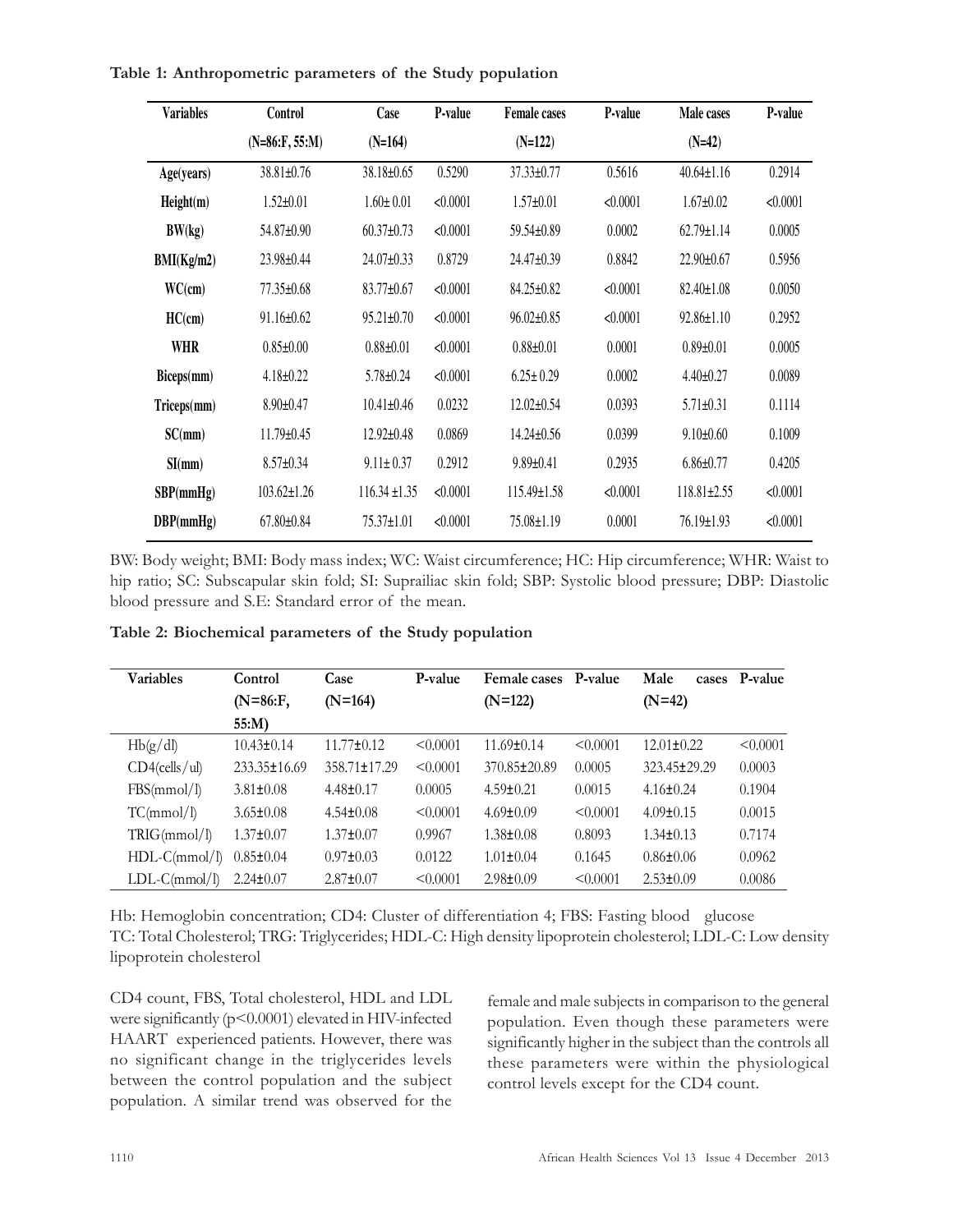| <b>Fat distribution</b> |          | d4T/3TC/NVP |          | d4T/3TC/EFV    |          | AZT/3TC/NVP    |          | AZT/3TC/EFV    | Total |
|-------------------------|----------|-------------|----------|----------------|----------|----------------|----------|----------------|-------|
|                         | $(n=68)$ |             | $(n=30)$ |                | $(n=36)$ |                | $(n=21)$ |                |       |
|                         |          |             |          |                |          |                |          |                |       |
|                         | F        | М           | F        | M              | F        | М              | F        | М              |       |
| Lipoatrophy             |          |             |          |                |          |                |          |                |       |
| Face                    | 17       |             | 5        | 6              | 3        | 3              | 2        | $\overline{2}$ | 39    |
| Limbs                   | 5        | 2           | 4        | 1              | 4        | 2              | $\theta$ | $\theta$       | 18    |
| Lipohypertrophy         |          |             |          |                |          |                |          |                |       |
| Neck                    | 19       | 5           | 7        | 3              | 14       | 2              | 1        | -1             | 52    |
| <b>Breast</b>           | 12       |             | 2        | $\Omega$       | 10       | $\overline{2}$ | $\theta$ | $\theta$       | 27    |
| Abdomen                 | 13       | 5           | 8        | $\overline{2}$ | 7        | 5              | 7        |                | 48    |
| <b>Buttocks</b>         | 8        | 3           | 3        |                | 5        | 2              | $\theta$ | 0              | 22    |

#### Table 3: Effect of HAART combination and gender on lipodystrophy

F: Female, M: Male

Table3.Shows fat distribution, in association with HAART used and gender across the study population

24% HAART experienced participants had facial fat depletion. Of this figure, 18 were using d4T/3TC/ NVP combination therapy, 11, 6 and 4 were using d4T/3TC/EFV, AZT/3TC/NVP and AZT/3TC/ EFV respectively. Participants on AZT/3TC/EFV combination therapy had no changes in appearance in terms of fat depletion on the limbs as well as fat accumulation in the breast and buttocks. 18, 10, 12, 8 had truncal obesity after using d4T/3TC/NVP, d4T/3TC/EFV, AZT/3TC/NVP and AZT/3TC/ EFV combination therapy respectively.

When the result of fasting glucose was compared to duration of antiretroviral therapy (table 4.), 4.3% HAART experienced participants developed type II diabetes between 6-18 months on the therapy. Also, 0.6% and 1.8% HAART experienced participants developed type II diabetes between19-31 and after 31 months on therapy respectively. Of the 4.3% HAART experienced participants who developed IFG, 1.2% developed IFG between 6-18 months. 2.4% developed IFG between 19-31 months and 0.6% developed IFG after 31 months on therapy (table 4).

Family history of hypertension and type II diabetes are important risk factors of cardiovascular disease and diabetes. In this study, participants with a family history of type II diabetes had 7 times the chance of developing type II diabetes among the HAART experienced group:  $X^2(P)$ , 8.6(0.0034).

Further analysis of the data suggest that HAART experienced subjects were 5 times more likely to develop type 2 diabetes, and raised CD4 count, four times likely to develop hypercholesterolemia and a significantly reduced chances of raised HDL and LDL, and a nonsignificanttriglyceride change (table 5).

| Table 4: Duration of HAART in association with the development of dysglycaemia |  |  |  |  |  |  |
|--------------------------------------------------------------------------------|--|--|--|--|--|--|
|--------------------------------------------------------------------------------|--|--|--|--|--|--|

| Duration | Normal |                   |    | <b>IFG</b> |        |             | <b>Diabetes</b> |        |      |
|----------|--------|-------------------|----|------------|--------|-------------|-----------------|--------|------|
| (Months) | Total  | Female Male Total |    |            | Female | <b>Male</b> | Total           | Female | Male |
| $6 - 18$ | 98     | -67               | 31 |            |        |             |                 |        |      |
| 19-31    | 30     | 26                |    |            |        | $\cup$      |                 |        |      |
| $31 +$   | 18     | 13                | C. |            |        |             |                 |        |      |
| Total    | 146    | 106               | 40 |            |        |             |                 |        |      |

IFG: impaired fasting glucose; Duration: Duration of HAART in months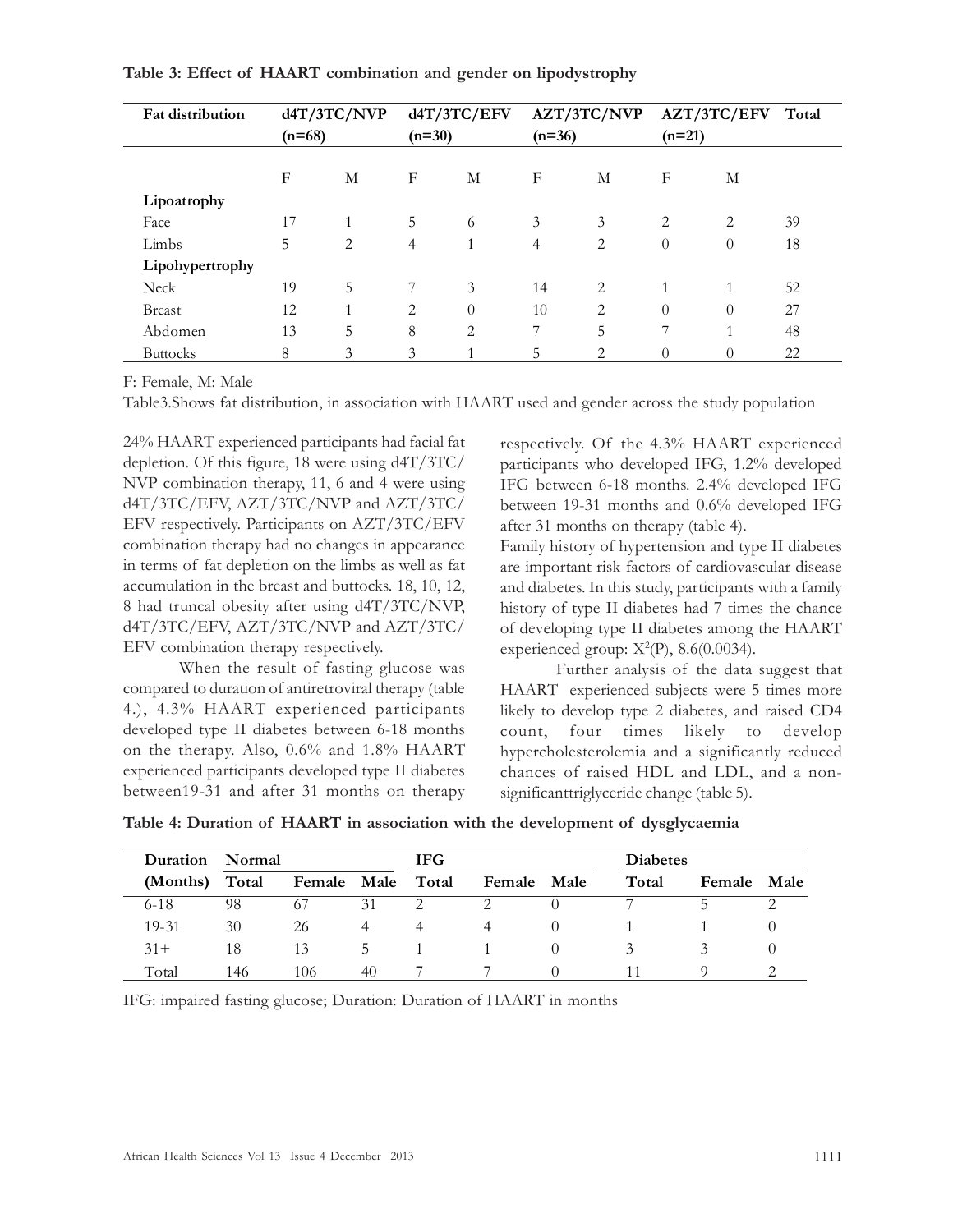| Parameters        |           | Control   | Case      | <b>OR(95% CI)</b> | Chi <sup>2</sup> | P-Value |
|-------------------|-----------|-----------|-----------|-------------------|------------------|---------|
| FBS(mmol/l)       | Low       | 83(58.9)  | 86(52.4)  | $0.9(0.6-1.5)$    | 0.08             | 0.7780  |
|                   | *Normal   | 55(39.0)  | 61(37.2)  | 1                 |                  |         |
|                   | High      | 3(2.1)    | 17(10.4)  | $5.1(1.3-28.4)$   | 7.33             | 0.0068  |
| TC(mmol/l)        | Low       | 45(31.9)  | 15(9.2)   | $0.2(0.1 - 0.4)$  | 23.68            | 0.0000  |
|                   | *Normal   | 95(76.4)  | 143(87.2) | 1                 |                  |         |
|                   | High      | 1(0.7)    | 6(3.7)    | $4.0(0.5-185.2)$  | 1.87             | 0.1710  |
| TRIG(mmol/l)      | Low       | 0(0)      | 1(0.6)    |                   | 0.87             | 0.3502  |
|                   | *Normal   | 113(80.1) | 129(78.7) | 1                 |                  |         |
|                   | High      | 28(19.9)  | 34(20.7)  | $1.1(0.6-1.9)$    | 0.05             | 0.8290  |
| HDLC(mmol/l)      | Low       | 84(59.6)  | 71(43.3)  | $0.4(0.3-0.8)$    | 10.44            | 0.0012  |
|                   | *Normal   | 48(34.0)  | 88(53.7)  | 1                 |                  |         |
|                   | High      | 9(6.4)    | 5(3.1)    | $0.3(0.1-1.1)$    | 4.53             | 0.0333  |
| LDLC(mmol/l)      | Low       | 138(97.9) | 143(87.2) | $0.1(0.0-0.6)$    | 8.98             | 0.0027  |
|                   | *Normal   | 2(1.4)    | 15(9.2)   | 1                 |                  |         |
|                   | High      | 1(0.7)    | 6(3.7)    | $0.8(0.0 - 55.0)$ | 0.03             | 0.8652  |
| $CD_4$ (cells/ul) | $*_{Low}$ | 52(36.9)  | 18(11.0)  | 1                 |                  |         |
|                   | Normal    | 89(63.1)  | 146(89.0) | $4.7(2.5-9.1)$    | 28.77            | 0.0000  |

Table 5: Assessment of biochemical parameters as risk factors of development of diabetes and CVD

FBS: Fasting blood glucose; TC: Total cholesterol; TRIG: Triglycerides; HDLC: High density lipoprotein cholesterol; LDLC: Low density lipoprotein cholesterol; CD<sub>4</sub>: Cluster of differentiation 4. OR; Odd Ratio (crude), CI, Confidence Interval.

Table 5 presents the analysis for co morbidity for type II diabetes and CVD. Total cholesterol was higher in the cases than the control and the difference was statistically significant (P=0.0068). Also, LDL in the cases were nonsignificantly higher than in the controls  $(P=0.8652)$ 

| Parameters         |       | Control   | Case      | $OR(95\% CI)$     | Chi <sup>2</sup> | $P_{-}$ |
|--------------------|-------|-----------|-----------|-------------------|------------------|---------|
|                    |       |           |           |                   |                  | Value   |
| <b>FH</b> Diabetes | $N_0$ | 139(98.6) | 149(90.9) |                   |                  |         |
|                    | ves   | 2(1.4)    | 15(9.2)   | $7.0(1.6-63.8)$   | 8.60             | 0.0034  |
| FH.                | $N_0$ | 136(96.5) | 146(89.0) |                   |                  |         |
| Hypertensio        | ves   | 5(3.6)    | 18(11.0)  | $3.4(1.2 - 11.8)$ | 6.00             | 0.0143  |
| n                  |       |           |           |                   |                  |         |

Table 6: Assessment of family history as risk factor of development of diabetes and CVD

FH: Family history, OR: Odd Ratio

# **Discussion**

The use of HAART has significantly decreased morbidity and mortality in HIV infected patients leading to an increase in life expectancy. However, the benefits of antiretroviral combination therapy are associated with a wide spectrum of side effects with some clinical manifestations<sup>18,19</sup>. Lipodystrophy, hyperlipidaemias, insulin resistance, hyperglycaemia and even overt diabetes has been reported in subjects treated with protease inhibitors (PIs) and nucleosidereverse transcriptases inhibitors (NRTIs)<sup>20.</sup> Aclassification of morphological and metabolic abnormalities following HAART administration is summarized in Table.1.Suprailiac skinfold and BMI were not significantly changed between the subject and control. BMI has been shown in several studies not to give a good reflection of body fat distribution but fat to muscle mass ratio (obesity)<sup>21</sup>. Indeed waist circumference, hip circumference and hip-to-waist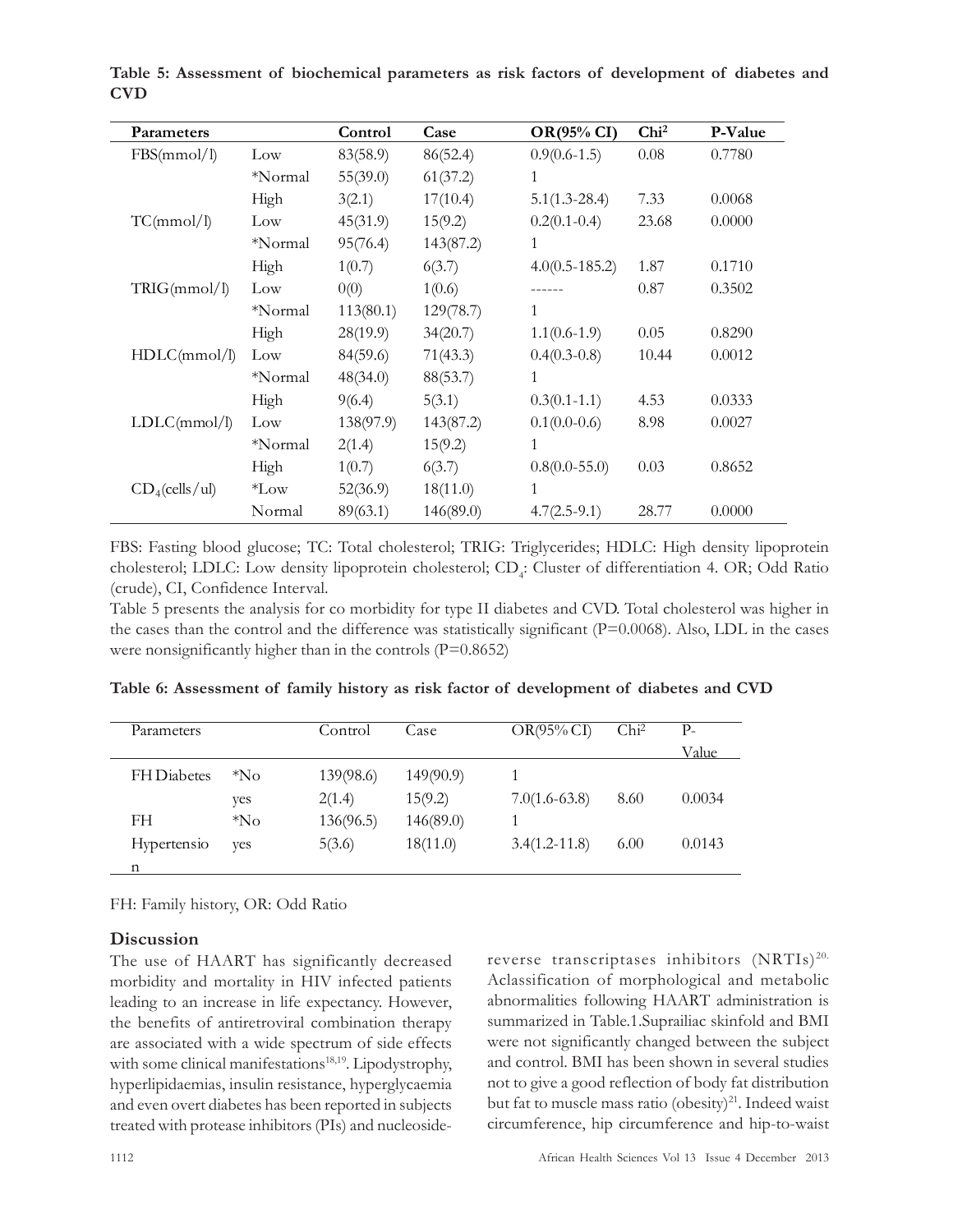ratios which have been shown to be better reflectors of body fat distribution, were significantly elevated in the HIV-infected patients on HAART. Dyslipidaemia in the HIV–infected, is characterized by hypertriglyceridaemia, and low HDL levels<sup>22</sup>. This is mostly attributed HAART treatment.The prolonged surge of pro inflammatory cytokines such as TNF-alpha, IL-1, IL-6 IFN-alpha observed following the chronic state of HIV infection have been shown to contribute to lipid dysrgulation<sup>23</sup>. Cytokines such as TNF-alpha, IL-1, IL-6 IFN-alpha have also been reported to increase lipogenesis, decrease clearance of circulating LDL and inhibit hepatic lipase activity<sup>24, 25</sup>. This probably partly account for the observed slightly increase in serum LDL levels in this study.

Dyslipidaemia has also been observed in HAART-naive HIV-infected patients, suggesting that HIV-infection itself has a metabolic deleterious effect<sup>10,11.</sup> It is not however certain whether these complications are exclusively due to the viral load or associated with HAART recommended by the WHO<sup>5,26</sup>. The changes in the lipid profile in this study were similar in the male and female cases suggesting that the fat distribution were not exclusively due to gender effect<sup>27</sup>. In several studies in Ghana, women have been shown to have higher waist circumference, hip circumference and hip-to-waist ratios<sup>28</sup> as opposed to what is typically reported in the Western World. It therefore implies that HAART is the main cause of lipid redistribution in this study since these anthropometric parameters were raised in both male and female alike. HIV-infected patients did not show dyslipidaemia despite having been on HAART for well over six months (table 2). Lipid changes were all within the physiological range. However, Total cholesterol, HDL and LDL were significantly (p<0.0001) elevated in the HAART-experienced patients while triglycerides were not significantly changed. The elevated HDL contradictsthe effect of NRTI treatment which has been shown to lower  $HDL$  levels $^{10,11,19}$ .

Hence combination treatment with NNRTI and NRTI drugs may therefore be more beneficial than treatment with only one of the nucleosides, because elevated HDL has a positive effect in lipid metabolism as it increases reverse cholesterol transport effect and therefore anti-atherogenic and possibly partly accounting for the observed physiological level of the lipids. It is also possible that this observation could be explained by genetic influence and or the low diet fat in the Ghanaianas compared to the fat rich western diet, or due to the dietary restriction as part of treatment package. Indeed, HIV-infected patients require aggressive treatment including low-fat diets, avoidance of simple sugars, and elimination of alcohol intake<sup>29</sup>. The advert effect of high fat diet on health and fat distribution has been extensively studied<sup>30,31</sup>. Lipodystrophy characterized by peripheral loss of fat tissue and abnormal fat distribution including the enlargement of dorsocervical fatpad, lipomatosis, breast hypertrophy, and visceral abdominal fat accumulation have recently been reported in HIV-1 patients receiving HAART<sup>6,32-3540.</sup> In this study the combined use of NNRTI and NRTI resulted in 24% of the subjects experiencing facial fat depletion. However, participants on AZT/3TC/EFV combination therapy had no changes in appearance in terms of fat depletion on the limbs as well as fat accumulation in the breast and buttocks. About 29% had truncal obesity after using the various combinations of NRTI and NNRTI (table 3). The association between visceral obesity and NRTI therapy has been reported in several studies<sup>32, 43</sup>.

The development of diabetes and or insulin resistance is not only due to hyperlipidaemia but also lipodystrophy5,8. Indeed increased visceral fat has been shown to be associated with the development of type2 diabetes whilst peripheral and subcutaneous fat levels, inversely correlates to the development of type 2 diabetes. Haffner, et al. <sup>36</sup>found that WHR was a better single screening measure for NIDDM than BMI and that upper body adiposity predicted diabetes even in leanmen and women. Ohlson, et al.<sup>37</sup> also found that WHR was positively and significantly associated with NIDDM even after BMI was considered among men.

Metabolic syndrome has been reported in HIV patients on HAART<sup>38</sup>. Hyperglycemia, and insulin resistancethe hallmark of metabolic syndrome mostly associated with HIV patients receiving protease inhibitors, have been implicated in patients on NRTIs alone<sup>39.</sup> The development of insulin resistance and diabetes with HAART is time dependent. In this study 4.3% HAART experienced participants developed type II diabetes between 6- 18 months on therapy and 6.1% between19-31 and after 31 months, whilst 1.2% of the 4.3% developed IFG between 6-18 months. 3.0% developed IFG between 19-31 months and after 31 months on therapy (table 4). Several mechanisms have been proposed to explain this phenomenon. Among these, the animal and human models of diabetes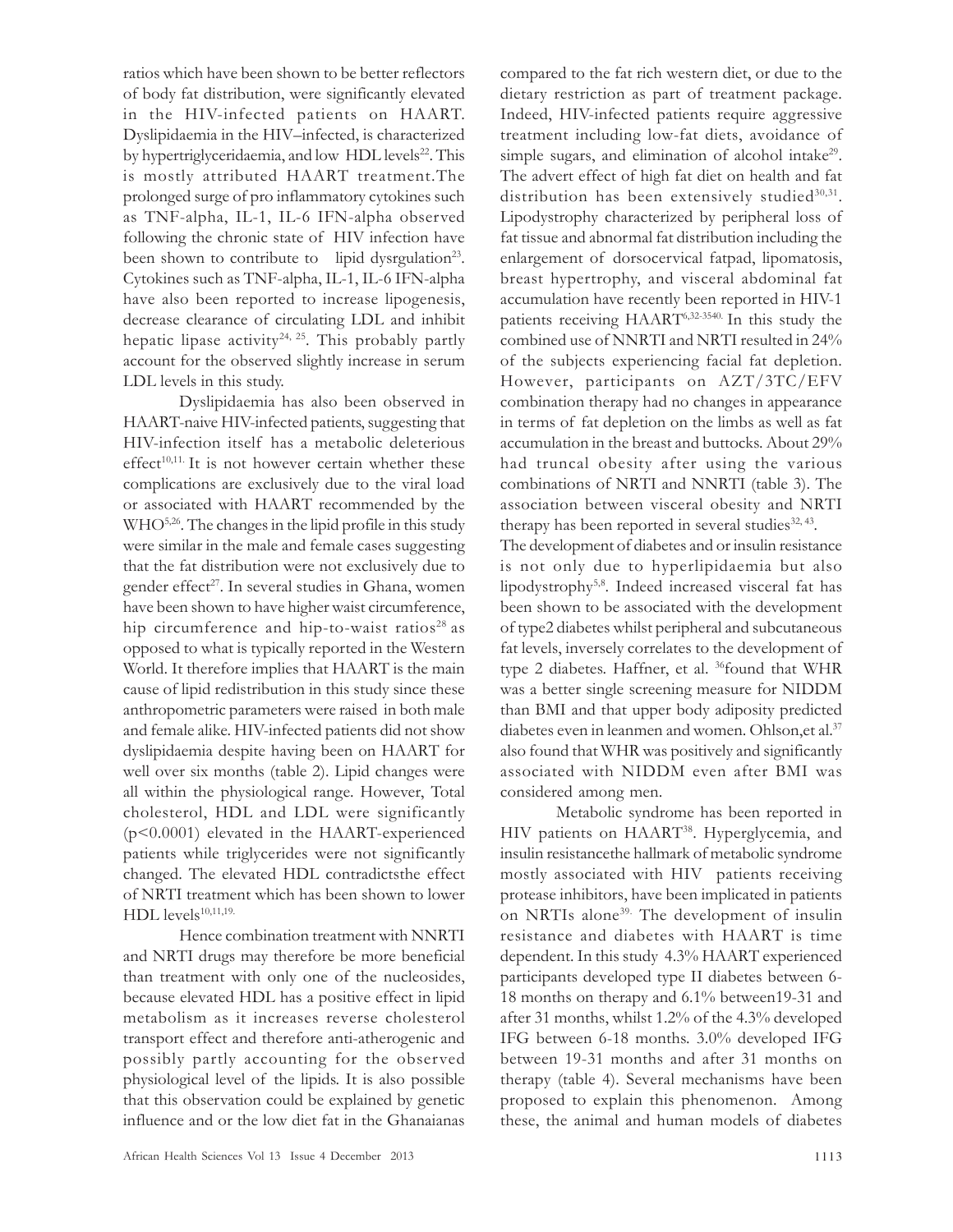mellitus suggest that mitochondrial dysfunction is significantly related to the development of insulin resistance. Several studies have also shown that Nucleoside reverse transcriptase inhibitors (NRTIs) impair mitochondrial function in individuals infected with human immunodeficiency virus (HIV)<sup>41 42</sup>

Even though the fasting blood glucose was significantly higher in the subjects, the significance of the difference between the HAART-experienced and HAART-naïve groups as well as among the subgroups, was lost when the data was subjected to further statistical analyses to determine if this significance could correlate to the development of type 2 diabetesX<sup>2</sup> (P): 0.4(0.7904) X2(P): 3.1(0.2136). However, the risk of developing type II diabetes among the HAART experienced group was 5 times higher than the HAART naive group:  $X^2(P)$ , 7.3(0.0068) (table 5).

The distribution of fat also shows a tendency to the development of hypertension. Even though the systolic and diastolic blood pressures in both HAART-naïve and HAART- experience subjects were within the physiological range, the levels in the HAART-experienced were significantly elevated (table1).

Family history of hypertension and type II diabetes are important risk factors for the development of these diseases. In the study, the HAART experienced group,with a family history of type II diabetes were 7 times more likely to develop type II diabetes than the HAART -naive: data not shown (table 6).

# **Conclusion**

Waist circumference, hip circumference and waistto-hip ratio which are the key indices for assessing body fat distribution were significantly raised in HAART-experienced than HAART-naïve HIVinfected patients in Kumasi, implying that HAART could result to lipodystrophy. Even though the quantitative values of triglycerides, high density lipoprotein, low density lipoprotein and total cholesterol were all within the physiological range, total cholesterol, low density lipoproteins and high density lipoproteins were significantly raised (p<0.0001) in the HAART-experienced. The raised HDL level as a result of the combined use of NRTI's and NNRTI's in this study may therefore serve to improve reverse cholesterol transport and therefore bringing the lipoproteins to the physiological level and their use would be much recommendable.Also,

though the fasting blood glucose levels were not significantly different between the control and the subjects, the tendency for the HAART patients to develop dysglycaemia was 5 times higher than the HAART-naive group.

## References

- 1. Battegay M, Elzi L. Morbidity and mortality in HIV-infected individuals - a shift towards comorbidities. Swiss Med Wkly, 2009; 139(39- 40): 564-70.
- 2. da Silva E, Barbaro G. New option in treatment of lipid disorders in HIV infected patients Open Aids *J* 2009; 3: 31-37.
- 3. Calza L, Manfredi R, Chiodi F. Insulin Resistance and Diabetes Mellitus in HIV-Infected Patients Receiving Antiretroviral Therapy. Journal of antimicrobial chemotherapy 2004; 53: 10-14.
- 4. Farrugia PM, Lucariello R, Coppola JT. Human immunodeficiency virus and atherosclerosis. Cardiol Rev, 2009; 17(5): 211-5.
- 5. Nolan D, Mallal S. The role of nucleoside reverse transcriptase inhibitors in the fat redistribution syndrome. J HIV Ther. 2004; 9:34–40.
- 6. Miller KK Daly PA, Sentochnik D, Doweiko J, Samore M, Basgoz NO, Grinspoon SK. Pseudo-Cushing's syndrome in human immunodeficiency virus-infected patients. Clin Infect Dis 1998; 27(1): 68-72.
- 7. Carr A, Samaras K, Burton S, Law M, Freund J, Chisholm DJ, Cooper DA. A syndrome of peripheral lipodystrophy, hyperlipidaemia and insulin resistance in patients receiving HIV protease inhibitors. AIDS 1998; 12(7): F51-8.
- 8. Dube MP, Stein JH, Aberg JA, Fichtenbaum CJ, Gerber JG, Tashima KT, Henry WK, Currier JS, et al. Guidelines for the evaluation and management of dyslipidemia in human immunodeficiency virus (HIV)-infected adults receiving antiretroviral therapy: recommendations of the HIV Medical Association of the Infectious Disease Society of America and the Adult AIDS Clinical Trials Group. *Clin Infect Dis* 2003; 37(5): 613-27.
- 9. Baker J, Ayenew W, Quick H, Hullsiek KH, Tracy R, Henry K , Duprez D, JameNeaton, JD. High-density lipoprotein particles and markers of inflammation and thrombotic activity in patients with untreated HIV infection. J Infect Dis 2010; 201(2): 285-92.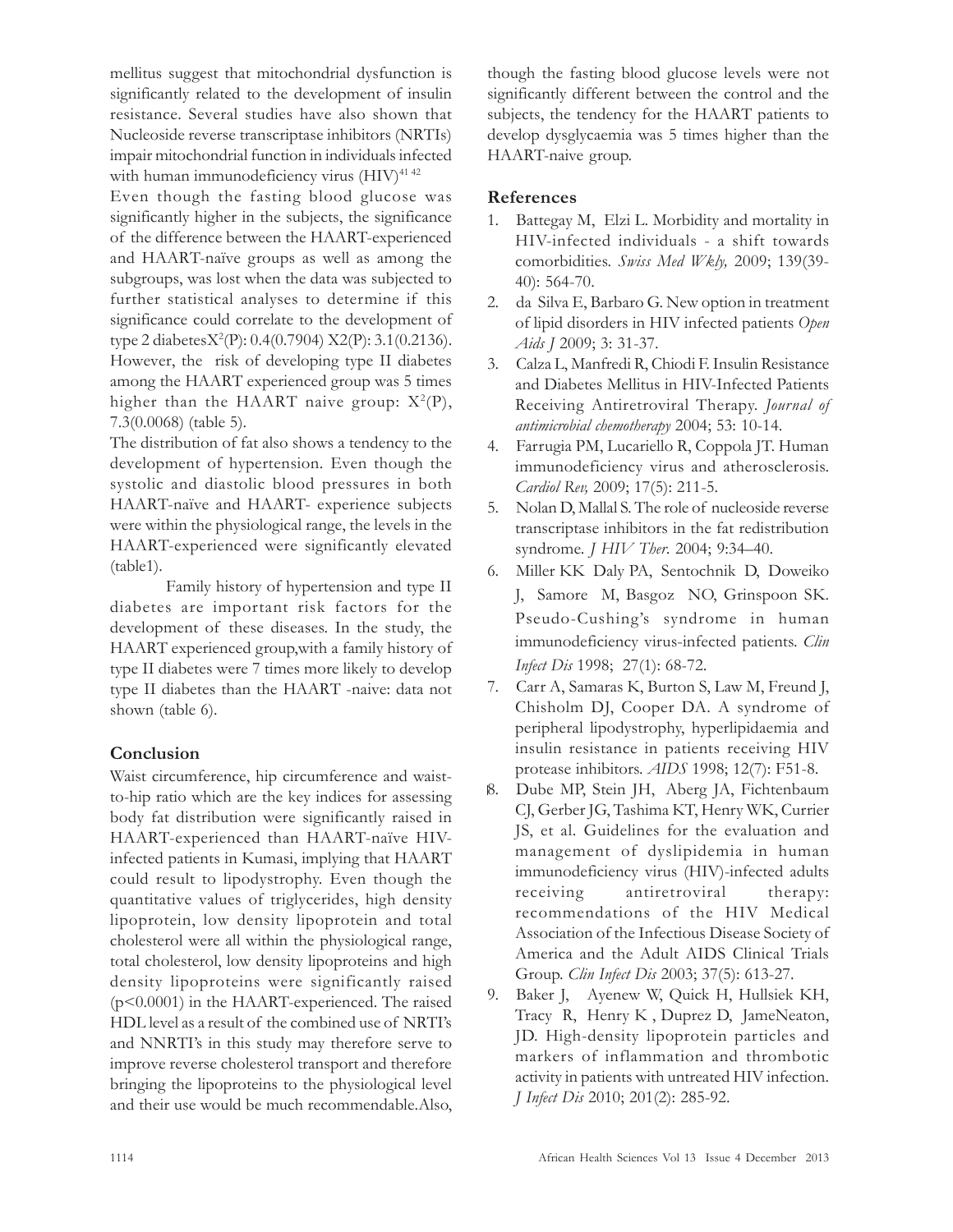- 10. Fisher SD, Miller TL, Lipshultz S.E. Impact of HIV and highly active antiretroviral therapy on leukocyte adhesion molecules, arterial inflammation, dyslipidemia, and atherosclerosis. Atherosclerosis 2006; 185(1): 1-11.
- 11. Umpleby AM, Da S, Stolinski M, Shojaee-Moradie F, Jackson NC, Jefferson W, Crabtree N, Nightingale P, et al. Low density lipoprotein apolipoprotein B metabolism in treatment-naive HIV patients and patients on antiretroviral therapy. *Antivir Ther* 2005; 10(5): 663-70.
- 12. Noor MA, Seneviratne T, Aweeka FT, Lo JC, Schwarz JM, Mulligan K, Schambelan M, Grunfeld C. Indinavir acutely inhibits insulinstimulated glucose disposal in humans: a randomized, placebo-controlled study. AIDS 2002; 16(5): F1-8.
- 13. Carpentier A, Patterson BW, Uffelman KD, Salit I, Lewis GF. Mechanism of highly active anti-retroviral therapy-induced hyperlipidemia in HIV-infected individuals. Atherosclerosis 2005; 178(1): 165-72.
- 14. Bonnet E, Genoux A, Bernard J, Fauvel J, Massip P, Perret B. Impact of genetic polymorphisms on the risk of lipid disorders in patients on anti-HIV therapy. Clin Chem Lab Med, 2007; 45(7): 815-21.
- 15. Aragones G, Alonso-Villaverde C, Pardo-Reche P, Rull A, Beltrán-Debón R, et al. Antiretroviral treatment-induced dyslipidemia in HIV-infected patients is influenced by the APOC3-related rs10892151 polymorphism. BMC Med Genet 2011; 12: 120.
- 16. National Heart Lung and Blood Institute, Current status of blood cholesterol measurement in clinical laboratories in the United States: a report from the Laboratory Standardization Panel of the National Cholesterol Education Program. Clin Chem, 1988; 34(1): 193-201.
- 17. Eghan BA. Jr, Acheampong JW. Dyslipidemia in Outpatients at General Hospital in Kumasi, Ghana: Cross-sectional StudyCroat Med J 2003; 44:576-578
- 18. Barbaro G. Metabolic and cardiovascular complications of highly active antiretroviral therapy for HIV infection. *Curr HIV Res*, 2006. 4(1): 79-85.
- 19. Leclercq P, Blanc M. Metabolic abnormalities, lipodystrophy and cardiovascular risk in HIVinfected patients. Rev Prat, 2006; 56(9): 987-94.
- 20. Scordo KA. Treating antiretroviral-induced dyslipidemia in HIV-infected adults. Nurse Pract, 2010; 35(7): 32-7.
- 21. Bertoli A, Daniele ND, Ceccobelli M, Ficara A, Girasoli C, Lorenzo AD. Lipid profile, BMI, body fat distribution and aerobic fitness in men with metabolic syndrome. Acta Diabetol 2003; 40(Suppl 1): S130-3.
- 22. Ramezani A, Mohraz M, Yadegarinia D, Banifazl M, Gachkar L, Jam S, Aghakhani A, Eslamifar A. Prevalence of Dyslipidemia and Metabolic Abnormalities in HIV-Infected Patients. Acta Medica Iranica 2009; 47(2): 83-88.
- 23. Johnson JA, Albu JB, Engelson ES, Fried SK, Inada Y, Ionescu G, Kotler DP. Increased systemic and adipose tissue cytokines in patients with HIV-associated lipodystrophy. Am J Physiol Endocrinol Metab 2004; 286(2): E261-71.
- 24. Feingold KR , Soued M, Adi S, Staprans I, Neese R, Shigenaga J, Moser A, Dinarello CA, Grunfeld C et al. Effect of interleukin-1 on lipid metabolism in the rat. Similarities to and differences from tumor necrosis factor. Arterioscler Thromb 1991; 11(3): 495-500.
- 25. Nonogaki K, Fuller GM, Fuentes N L, Moser A H, Staprans I, Grunfeld C, Feingold K. Interluking-6 stimulates triglycerides secretion in rats Endocrinology 1995; 136: 2143-2149
- 26. Carr A, Samaras K, Thorisdottir A, Kaufmann GR, Chisholm DJ, Cooper DA. Diagnosis, prediction, and natural course of HIV-1 protease-inhibitor-associated lipodystrophy, hyperlipidaemia, and diabetes mellitus: a cohort study. Lancet 1999; 353(9170): 2093-9.
- 27. Xuewen W, Faidon M, Bettina M. Sex Differences in Lipid and Lipoprotein Metabolism:It's Not Just about Sex Hormones. J ClinEndocrinolMetab 2011; 96: 885–893.
- 28. Addo J, Smeeth L, Leon DA Obesity in urban civil servants in Ghana: association with pre-adult wealth and adult socio-economic status. Public Health 2009; 123(5): 365-70.
- 29. Green ML. Evaluation and management of dyslipidemia in patients with HIV infection. J Gen Intern Med 2002; 17(10): 797-810.
- 30. Chan JM, Rimm EB, Colditz GA, Stampfer MJ, Willett WC. Obesity, fat distribution, and weight gain as risk factors for clinical diabetes in men. Diabetes Care 1994; 17(9): 961-9.
- 31. Mensink R.P, M.B. Katan, Effect of dietary trans fatty acids on high-density and low-density